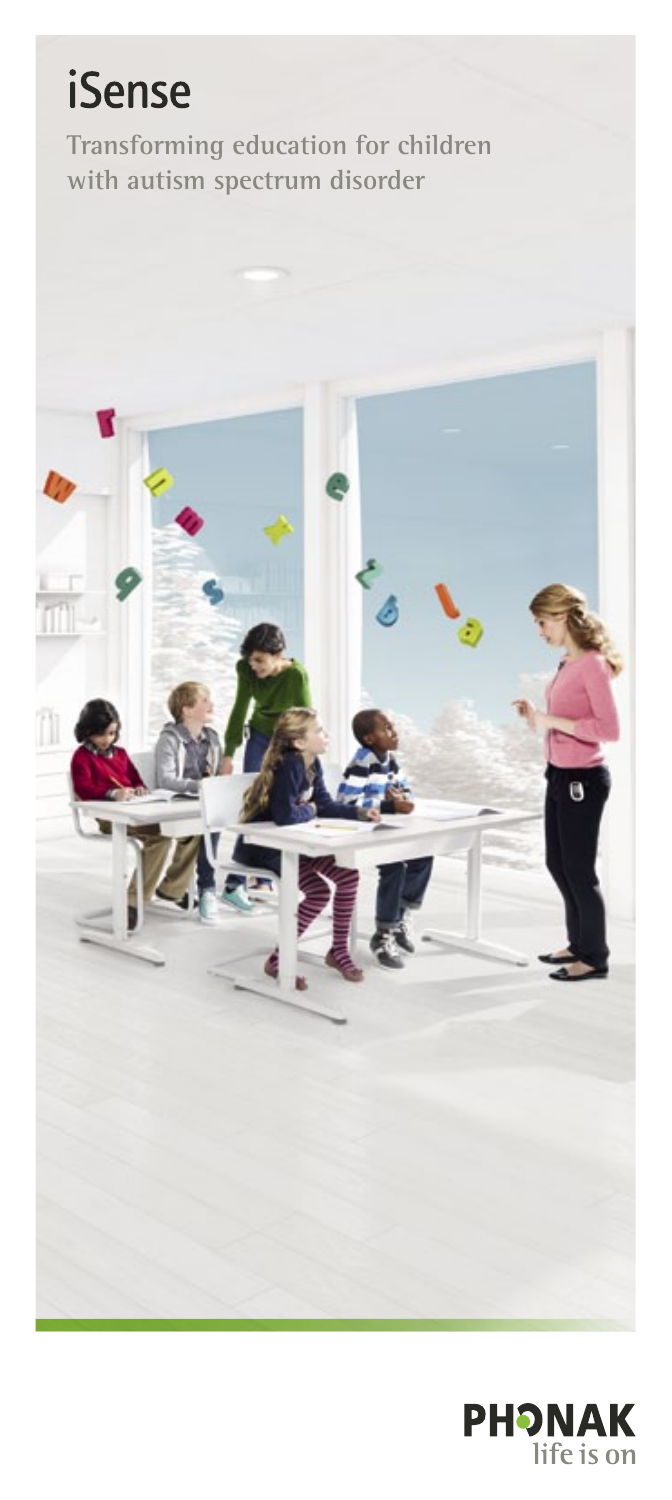

**Learning • Every child deserves the chance to learn effectively. A crucial starting point is being able to clearly hear the speaker. The more easily a child can focus on the teacher's words, the better the learning that can occur.**

## **Educating through the noise**

Autism spectrum disorder (ASD) has a huge impact on the lives of the children it affects, especially their learning.

Studies have found that children with ASD particularly struggle in noisy environments<sup>1</sup> like classrooms. They are often unresponsive and they find it difficult to pay attention to auditory stimuli such as the teacher's voice (the most significant predictor of educational performance<sup>2</sup>).

However one solution has been scientifically proven to help.

<sup>1</sup> Ornitz et al. 1989, Alcantara et al. 2004

<sup>2</sup> Ashburner et al., 2008

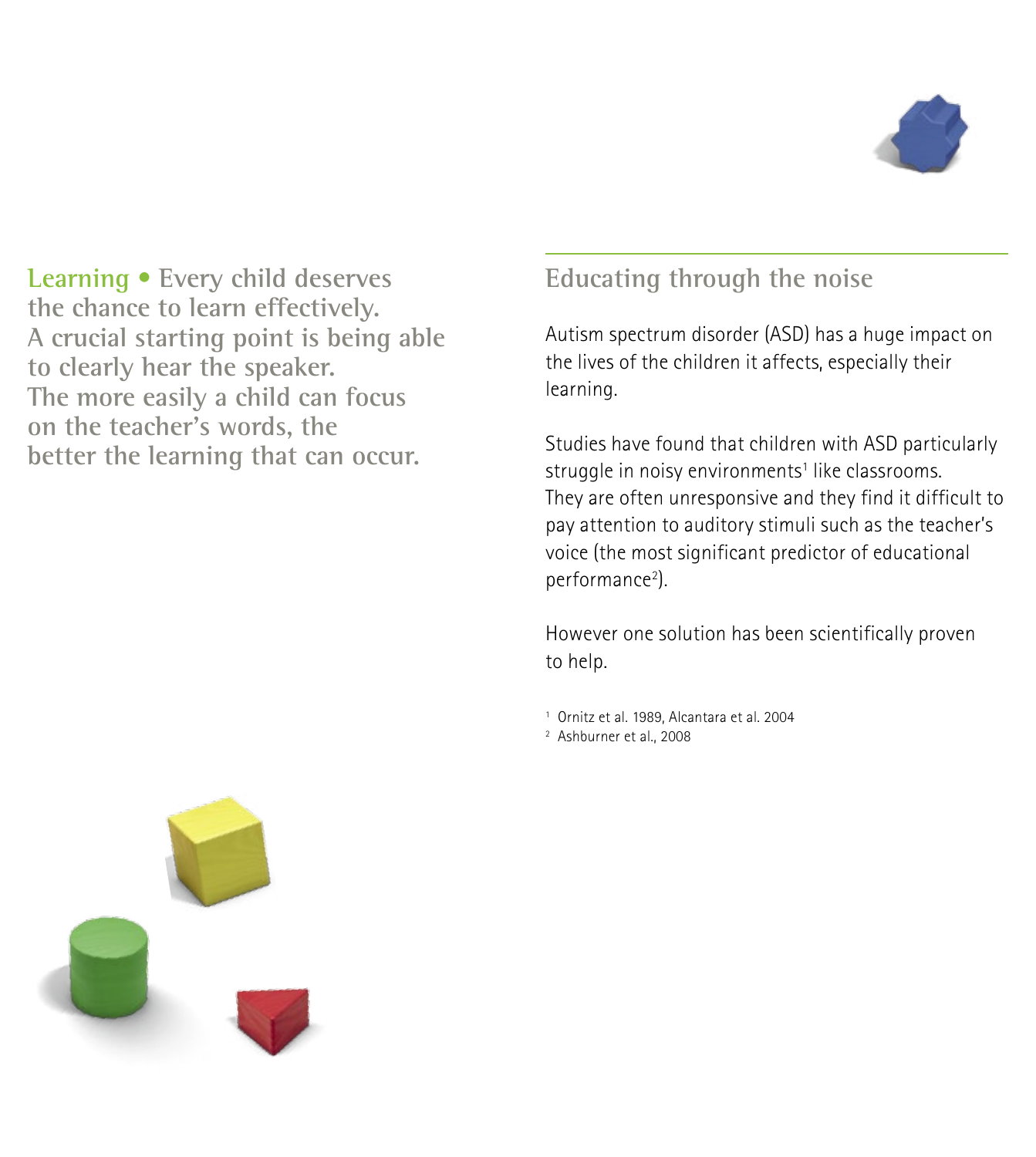#### **The FM answer**

Personal 'FM systems' feature a microphone, worn by the teacher, and one or two discrete in-ear receivers, worn by the child.

These systems pick up the teacher's voice and transmit these speech sounds directly into the child's ear (via their receivers).

The result? The child is better able to hear, concentrate on, and respond to the words they hear.

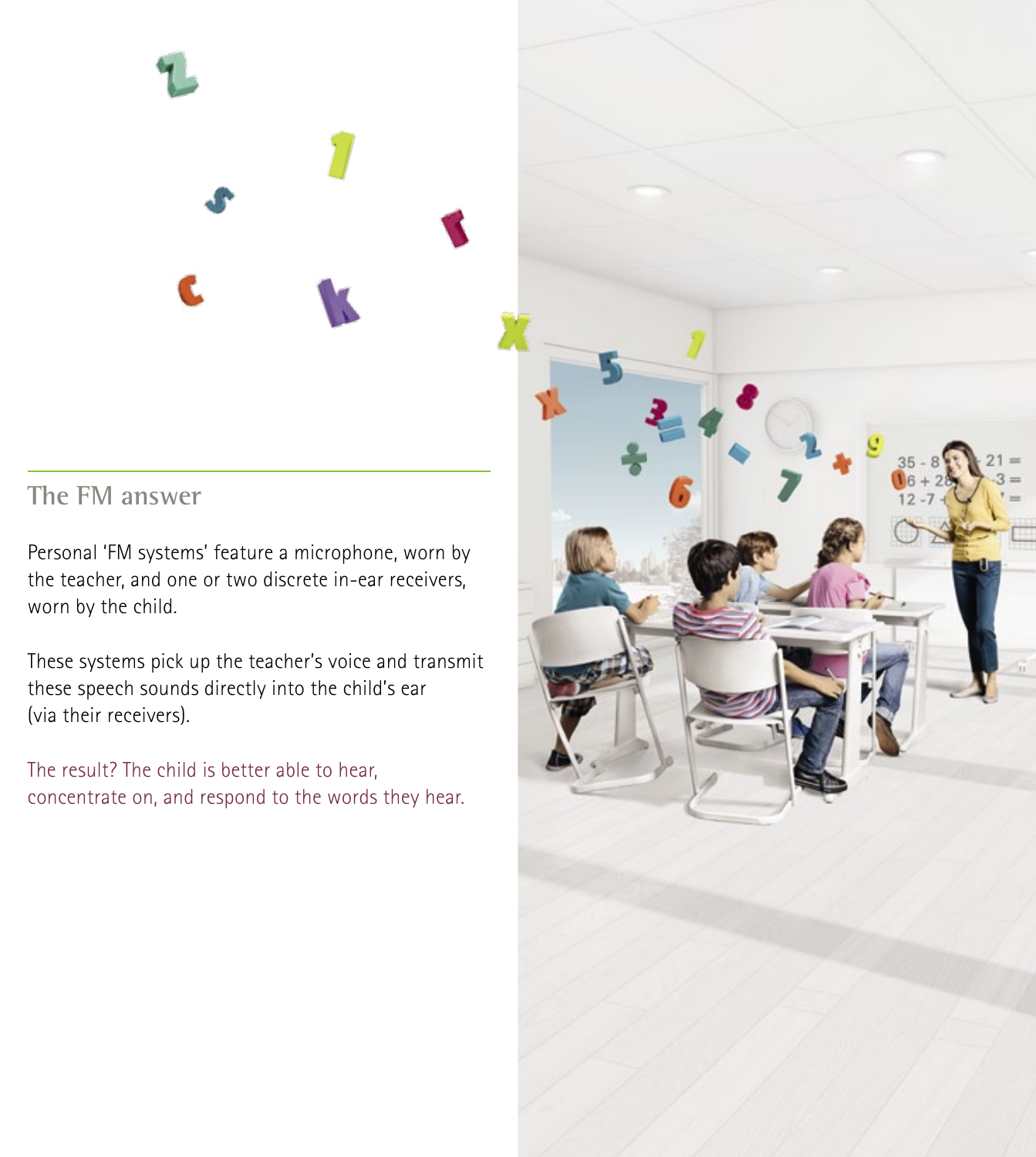#### **Proven educational benefits**

Scientific studies have proven the positive effects of FM technology on the classroom performance of children with autism spectrum disorder.

**"In our six-week study of school-aged children with autism spectrum disorder, FM systems provided significant listening-in-noise, communication and educational benefits. Children could hear the teacher's words better, communicate with their fellow students better and were generally more engaged in classroom activities than without the FM. Most of the children also wanted to keep using their FM devices after the trial had ended."**

Gary Rance (PhD), Associate Professor, Department of Audiology & Speech Pathology, The University of Melbourne – Co-author of 'The Use of FM Technology in school-aged children with Autism Spectrum Disorder'



**"Our study found that using FM systems significantly improved the speech recognition in noise of children diagnosed with ASD and/or ADHD. We recorded significantly more on-task behaviors and students were able to pay better attention in noisy classrooms when using FM. It was also easier for the teacher to capture the attention of these students."**

Erin C. Schafer – Co-author of 'Personal FM systems for children with autism spectrum disorders (ASD) and/or attention-deficit hyperactivity disorder (ADHD): An initial investigation', Journal of Communication Disorders 46 (2013) 30–52

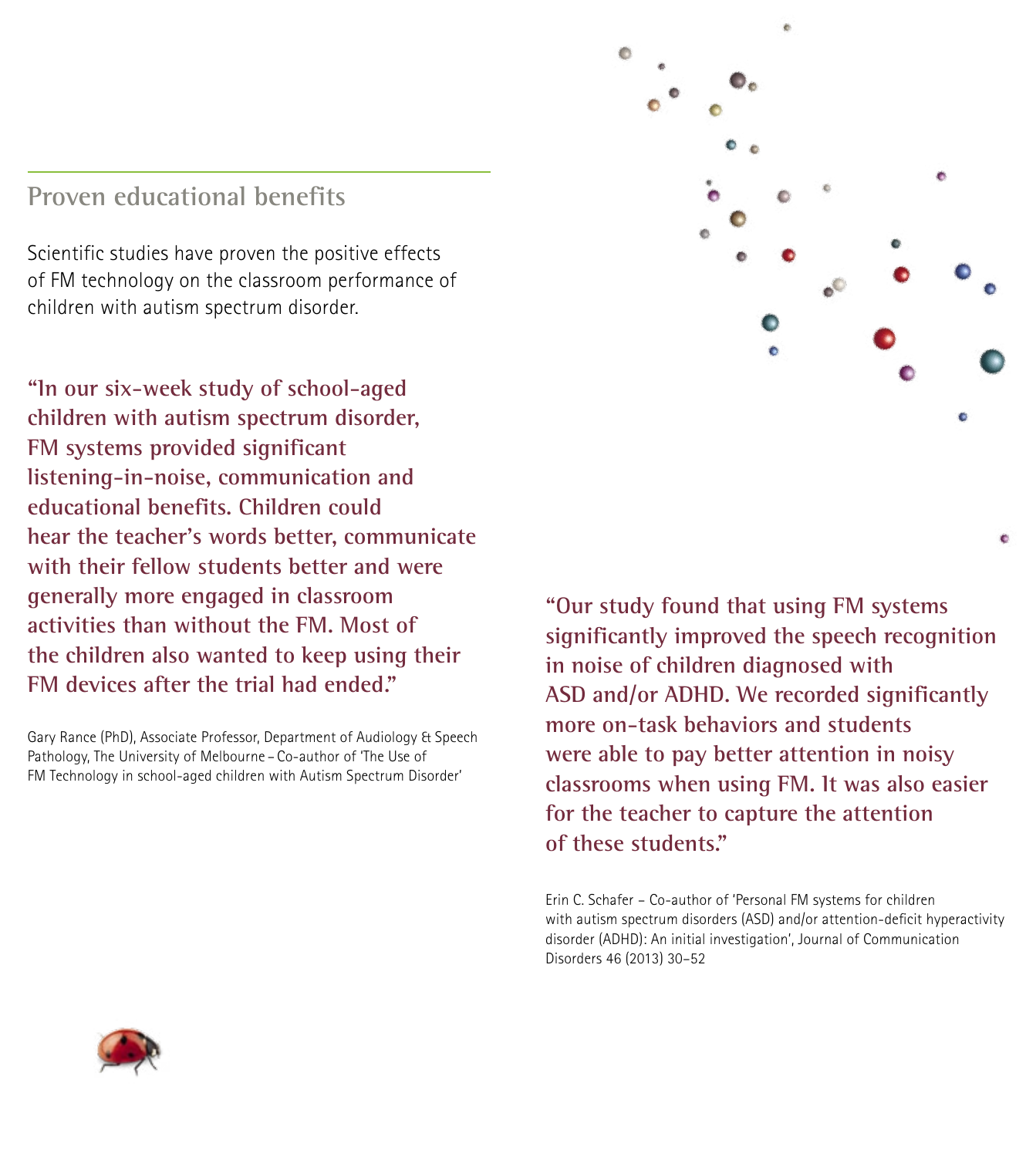



**Loved by children and teachers alike**

The subjective comments these study leaders received from children and parents were equally positive:

- All the children liked using their FM systems and thought these helped them to listen
- 9 out of 10 children wanted to continue using their FM systems after the trial
- Teachers reported that children with ASD paid better attention in noisy rooms when using FM
- Teachers also found it easier to get the children's attention when using FM



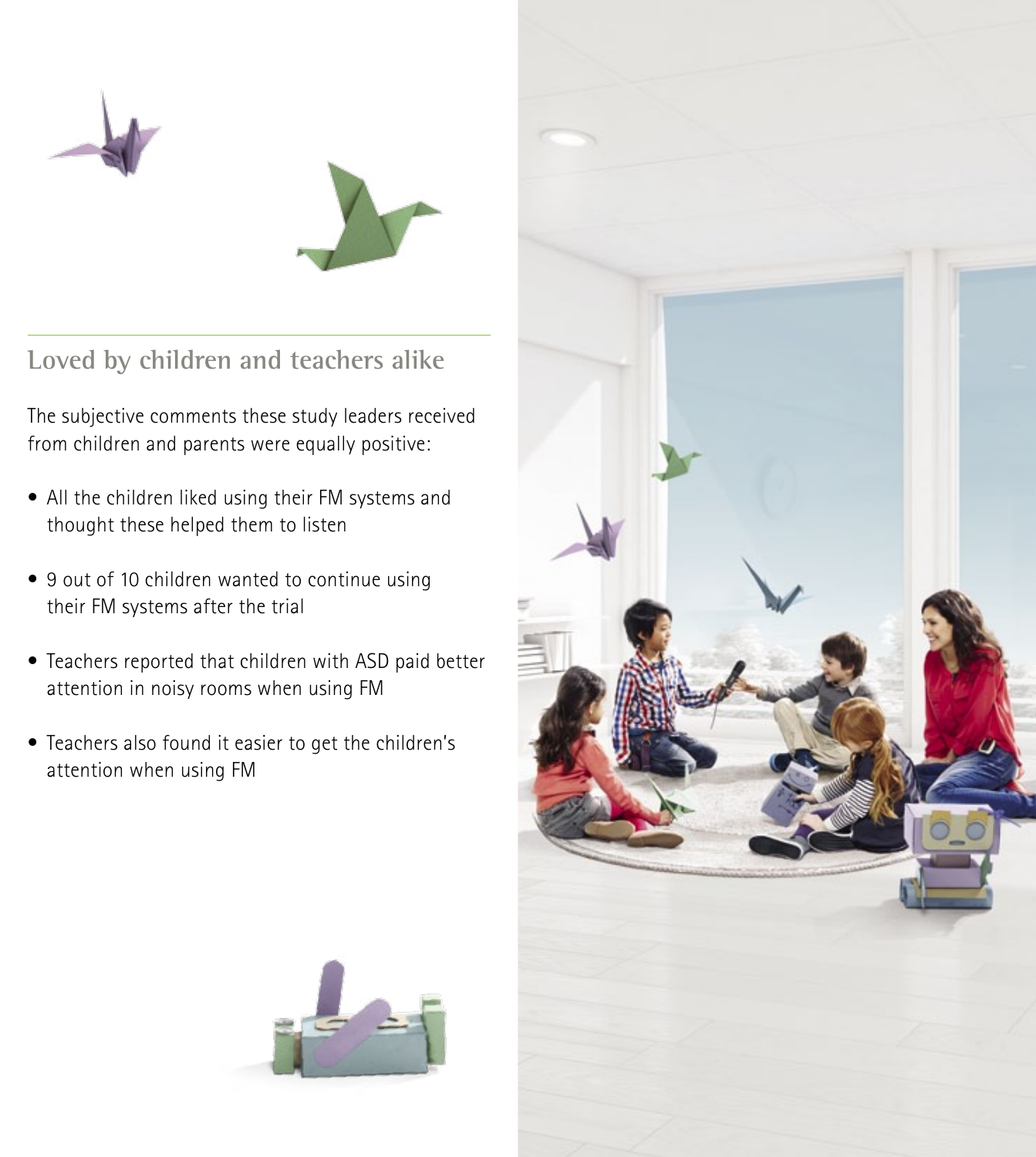### **The Phonak solution**

Today, iSense Micro by Phonak is the preferred choice for children with ASD in class. This receiver runs on Dynamic FM, the leading FM technology by Phonak, and is available in a choice of colors. When used with a Phonak microphone, it improves the signal-to-noise ratio – the difference between the teacher's voice and the surrounding noise level – to make the teacher's words stand out against this noise. As a result their speech sounds clearer and is easier for a child to understand.





This makes a major difference to a child in class, easing their struggle to hear and concentrate when noise levels increase, and enabling more real learning to occur.

**Every child with ASD deserves the chance to enjoy a successful education.**